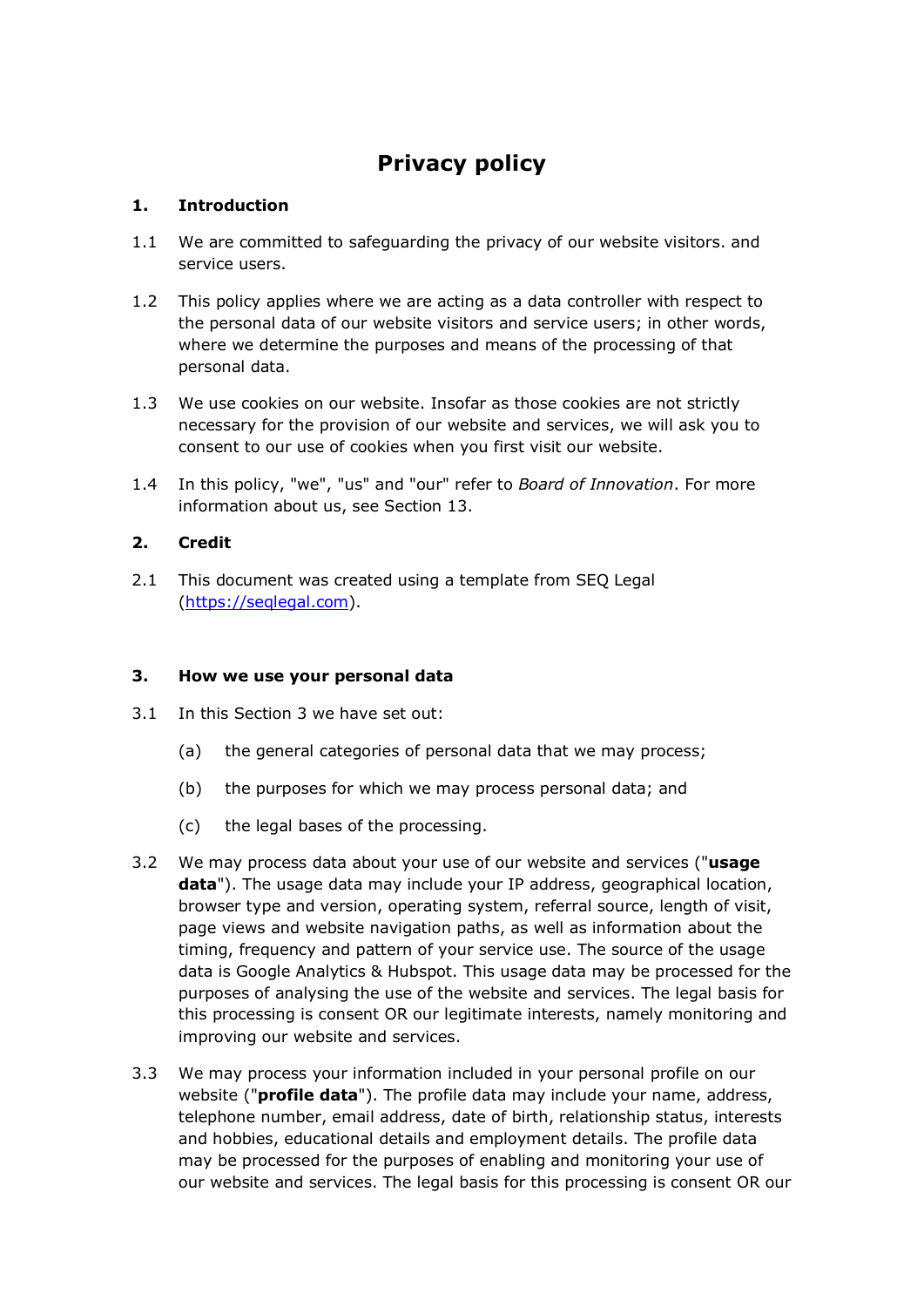legitimate interests OR the performance of a contract between you and us and/or taking steps, at you request, to enter into such a contract OR your job application to join our team.

- 3.4 We may process your personal data that are provided in the course of the use of our services ("**service data**"). The service data may be processed [for the purposes of operating our website, providing our services, ensuring the security of our website and services, maintaining back-ups of our databases and communicating with you. The legal basis for this processing is consent OR our legitimate interests OR the performance of a contract between you and us and/or taking steps, at your request, to enter into such a contract OR your job application to join our team.
- 3.5 We may process information that you post for publication on our website or through our services ("**publication data**"). The publication data may be processed for the purposes of enabling such publication and administering our website and services. The legal basis for this processing is consent OR our legitimate interests OR the performance of a contract between you and us and/or taking steps, at your request, to enter into such a contract OR your job application to join our team.
- 3.6 We may process information contained in any enquiry you submit to us regarding goods and/or services ("**enquiry data**"). The enquiry data may be processed for the purposes of offering, marketing and selling relevant goods and/or services to you. The legal basis for this processing is consent.
- 3.7 We may process information relating to our customer relationships, including customer contact information ("**customer relationship data**"). The customer relationship data may include your name, your employer, your job title or role, your contact details, and information contained in communications between us and you or your employer. The source of the customer relationship data is you. The customer relationship data may be processed for the purposes of managing our relationships with customers, communicating with customers, keeping records of those communications and promoting our products and services to customers. The legal basis for this processing is consent OR our legitimate interests.
- 3.8 We may process information relating to transactions, including purchases of goods and services, that you enter into with us and/or through our website ("**transaction data**"). The transaction data may include your contact details, your card details and the transaction details. The transaction data may be processed for the purpose of supplying the purchased goods and services and keeping proper records of those transactions. The legal basis for this processing is the performance of a contract between you and us and/or taking steps, at your request, to enter into such a contract and our legitimate interests.
- 3.9 We may process information that you provide to us for the purpose of subscribing to our email notifications and/or newsletters ("**notification data**"). The notification data may be processed for the purposes of sending you the relevant notifications and/or newsletters. The legal basis for this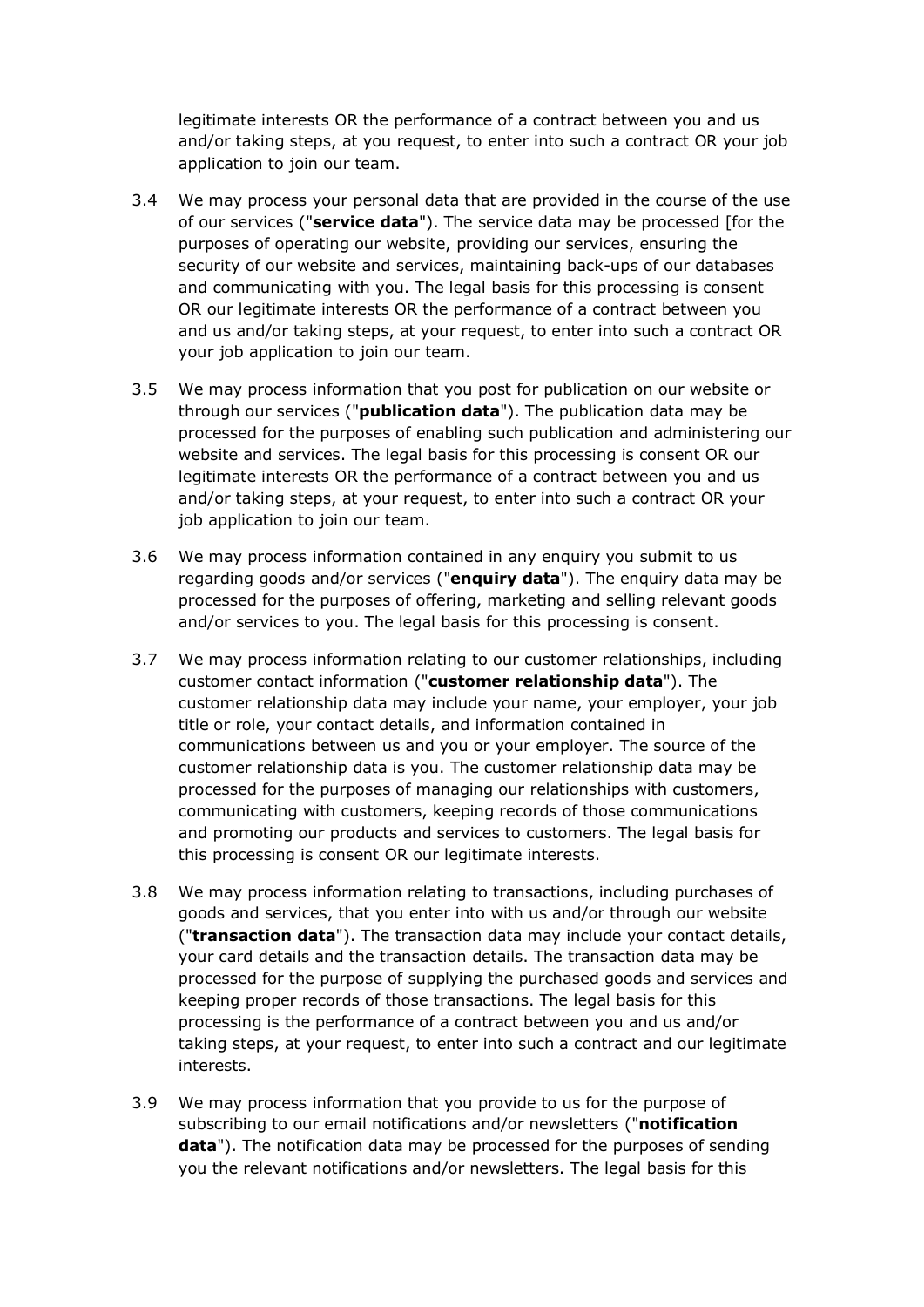processing is consent OR the performance of a contract between you and us and/or taking steps, at your request, to enter into such a contract.

- 3.10 We may process information contained in or relating to any communication that you send to us ("**correspondence data**"). The correspondence data may include the communication content and metadata associated with the communication. Our website will generate the metadata associated with communications made using the website contact forms. The correspondence data may be processed for the purposes of communicating with you and record-keeping. The legal basis for this processing is our legitimate interests, namely the proper administration of our website and business and communications with users OR your job application to join our team.
- 3.11 We may process any of your personal data identified in this policy where necessary for the establishment, exercise or defence of legal claims, whether in court proceedings or in an administrative or out-of-court procedure. The legal basis for this processing is our legitimate interests, namely the protection and assertion of our legal rights, your legal rights and the legal rights of others.
- 3.12 We may process any of your personal data identified in this policy where necessary for the purposes of obtaining or maintaining insurance coverage, managing risks, or obtaining professional advice. The legal basis for this processing is our legitimate interests, namely [the proper protection of our business against risks.
- 3.13 In addition to the specific purposes for which we may process your personal data set out in this Section 3, we may also process any of your personal data where such processing is necessary for compliance with a legal obligation to which we are subject, or in order to protect your vital interests or the vital interests of another natural person.
- 3.14 Please do not supply any other person's personal data to us, unless we prompt you to do so.

#### **4. Providing your personal data to others**

- 4.1 We may disclose your personal data to our insurers and/or professional advisers insofar as reasonably necessary for the purposes of obtaining or maintaining insurance coverage, managing risks, obtaining professional advice, or the establishment, exercise or defence of legal claims, whether in court proceedings or in an administrative or out-of-court procedure.
- 4.2 Financial transactions relating to our website and services may be handled by our payment services providers *(Paypal & Shopify)*. We will share transaction data with our payment services providers only to the extent necessary for the purposes of processing your payments, refunding such payments and dealing with complaints and queries relating to such payments and refunds. You can find information about the payment services providers' privacy policies and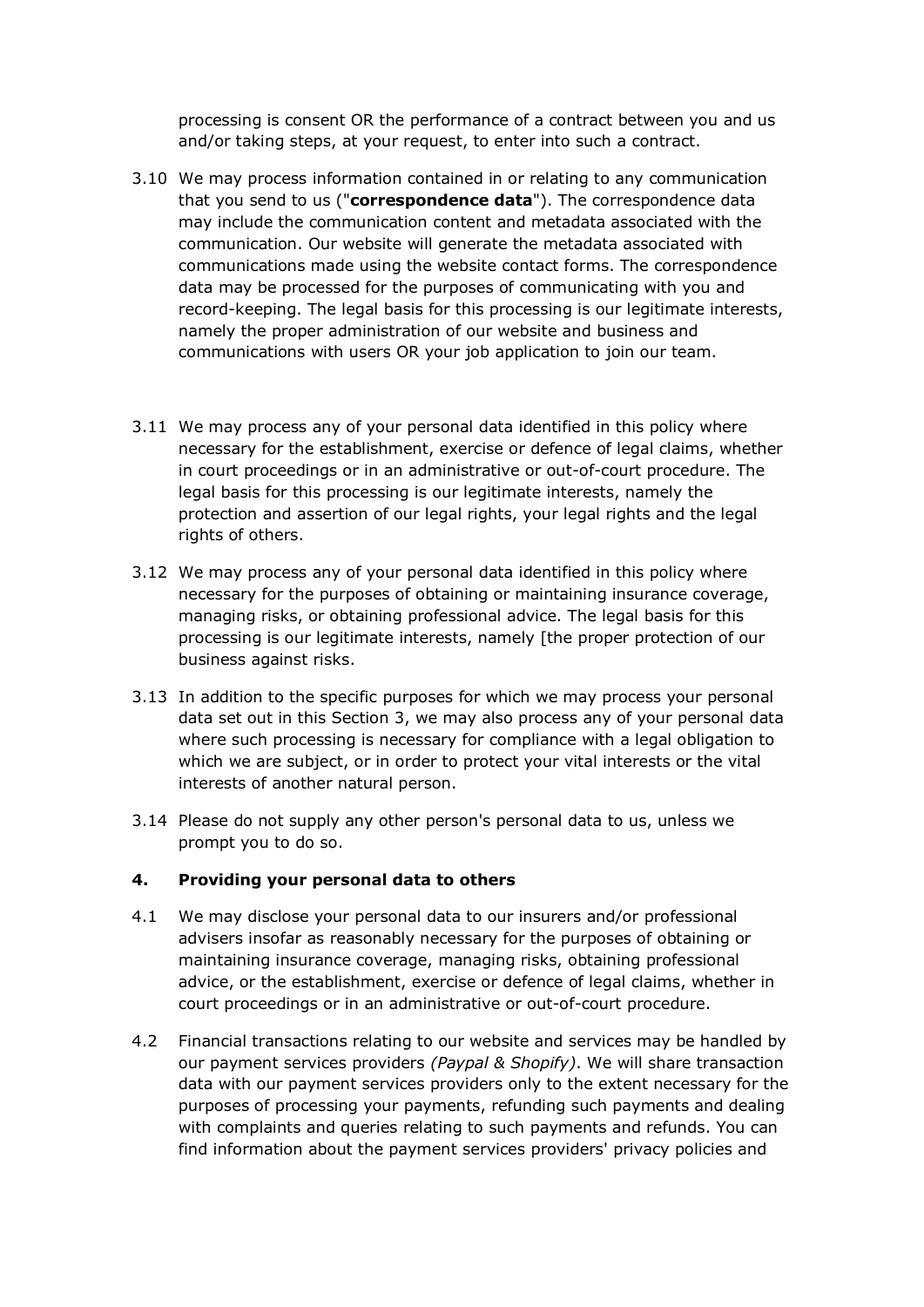practices at *https://www.shopify.com/legal/privacy, https://www.paypal.com/en/webapps/mpp/ua/privacy-full* .

4.3 In addition to the specific disclosures of personal data set out in this Section 4, we may disclose your personal data where such disclosure is necessary for compliance with a legal obligation to which we are subject, or in order to protect your vital interests or the vital interests of another natural person. We may also disclose your personal data where such disclosure is necessary for the establishment, exercise or defence of legal claims, whether in court proceedings or in an administrative or out-of-court procedure.

# **5. International transfers of your personal data**

5.1 The hosting facilities for our website are situated in Belgium via Combell.com.

## **6. Retaining and deleting personal data**

- 6.1 This Section 6 sets out our data retention policies and procedure, which are designed to help ensure that we comply with our legal obligations in relation to the retention and deletion of personal data.
- 6.2 Personal data that we process for any purpose or purposes shall not be kept for longer than is necessary for that purpose or those purposes.
- 6.3 We will retain your personal data as follows:

Newsletter subscriptions:

(a) *Name, Surname, email address, job title* will be retained until you unsubscribe.

Job applications

- (a) *Name, Surname, email address, job title & other personal info you will disclose during the recruitments process* will be retained for a maximum period of *5 years*. If after applying for a job, you do not want to be kept in our database, your data will be removed maximum 3 months after applying.
- 6.4 Notwithstanding the other provisions of this Section 6, we may retain your personal data where such retention is necessary for compliance with a legal obligation to which we are subject, or in order to protect your vital interests or the vital interests of another natural person.

## **7. Amendments**

7.1 We may update this policy from time to time by publishing a new version on our website.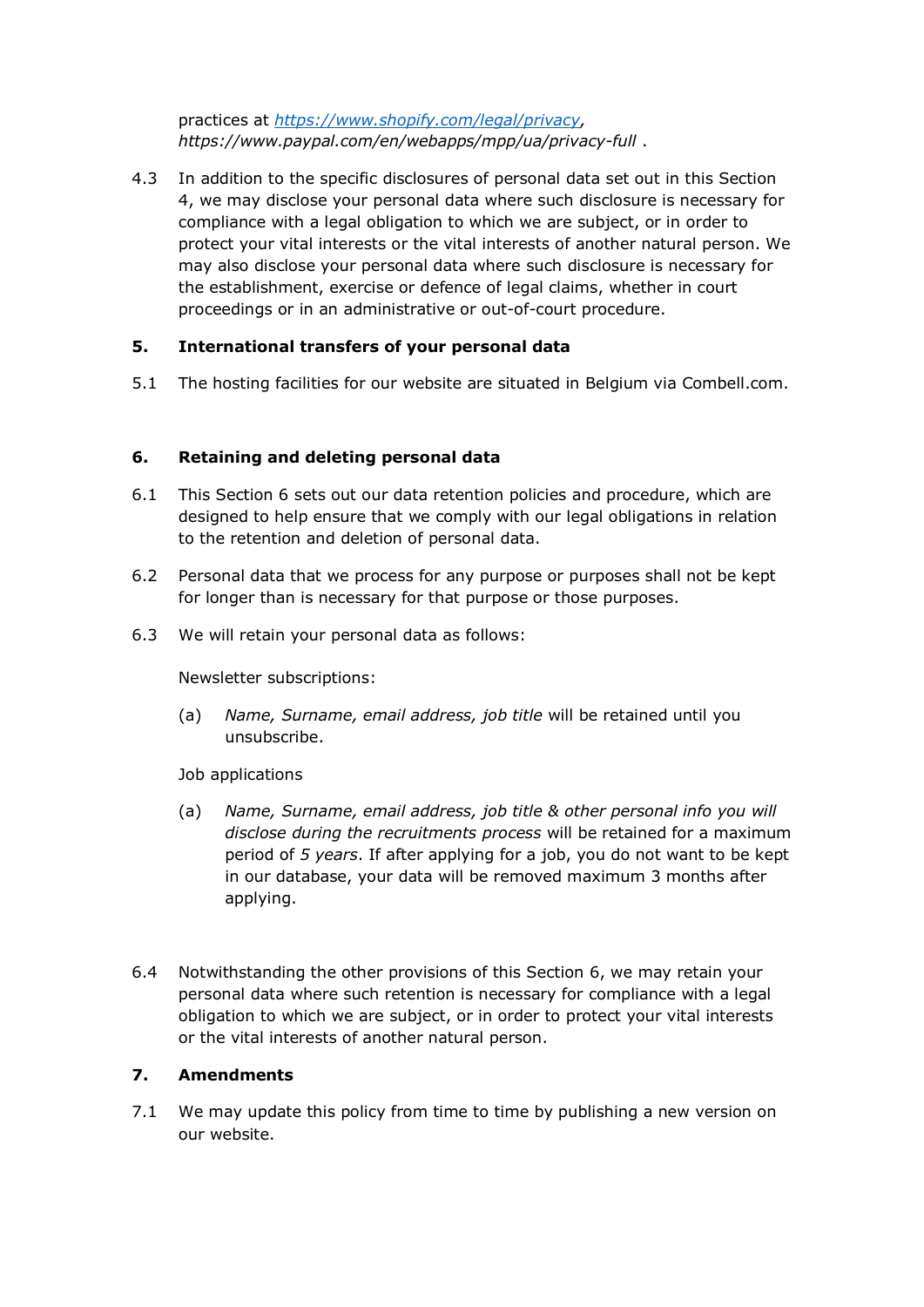7.2 You should check this page occasionally to ensure you are happy with any changes to this policy.

# **8. Your rights**

- 8.1 In this Section 8, we have summarised the rights that you have under data protection law. Some of the rights are complex, and not all of the details have been included in our summaries. Accordingly, you should read the relevant laws and guidance from the regulatory authorities for a full explanation of these rights.
- 8.2 Your principal rights under data protection law are:
	- (a) the right to access;
	- (b) the right to rectification;
	- (c) the right to erasure;
	- (d) the right to restrict processing;
	- (e) the right to object to processing;
	- (f) the right to data portability;
	- (g) the right to complain to a supervisory authority; and
	- (h) the right to withdraw consent.
- 8.3 You have the right to confirmation as to whether or not we process your personal data and, where we do, access to the personal data, together with certain additional information. That additional information includes details of the purposes of the processing, the categories of personal data concerned and the recipients of the personal data. Providing the rights and freedoms of others are not affected, we will supply to you a copy of your personal data. The first copy will be provided free of charge, but additional copies may be subject to a reasonable fee.
- 8.4 You have the right to have any inaccurate personal data about you rectified and, taking into account the purposes of the processing, to have any incomplete personal data about you completed.
- 8.5 In some circumstances you have the right to the erasure of your personal data without undue delay. Those circumstances include:[the personal data are no longer necessary in relation to the purposes for which they were collected or otherwise processed; you withdraw consent to consent-based processing; you object to the processing under certain rules of applicable data protection law; the processing is for direct marketing purposes; and the personal data have been unlawfully processed. However, there are exclusions of the right to erasure. The general exclusions include where processing is necessary: for exercising the right of freedom of expression and information;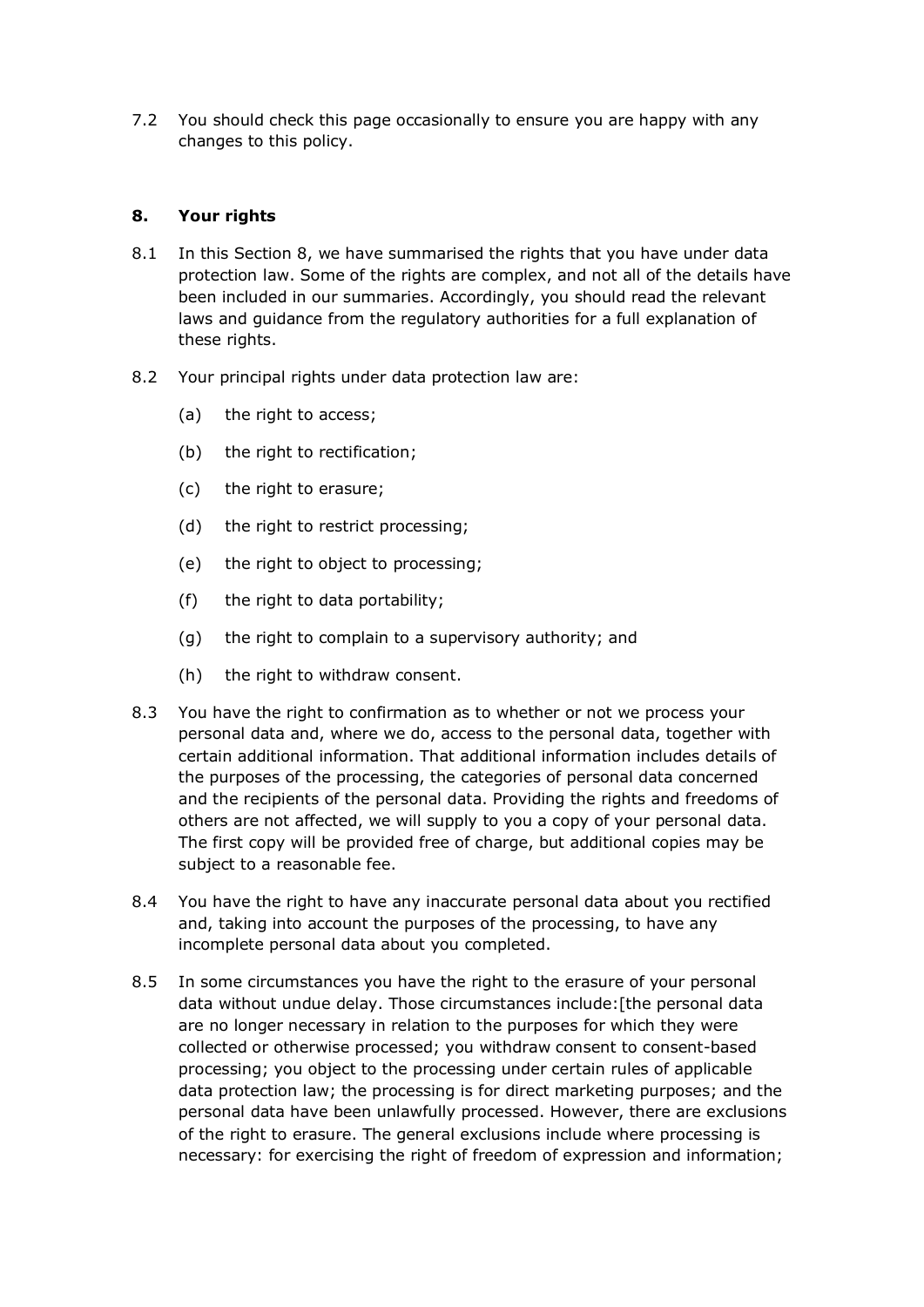for compliance with a legal obligation; or for the establishment, exercise or defence of legal claims.

- 8.6 In some circumstances you have the right to restrict the processing of your personal data. Those circumstances are: you contest the accuracy of the personal data; processing is unlawful but you oppose erasure; we no longer need the personal data for the purposes of our processing, but you require personal data for the establishment, exercise or defence of legal claims; and you have objected to processing, pending the verification of that objection. Where processing has been restricted on this basis, we may continue to store your personal data. However, we will only otherwise process it: with your consent; for the establishment, exercise or defence of legal claims; for the protection of the rights of another natural or legal person; or for reasons of important public interest.
- 8.7 You have the right to object to our processing of your personal data on grounds relating to your particular situation, but only to the extent that the legal basis for the processing is that the processing is necessary for: the performance of a task carried out in the public interest or in the exercise of any official authority vested in us; or the purposes of the legitimate interests pursued by us or by a third party. If you make such an objection, we will cease to process the personal information unless we can demonstrate compelling legitimate grounds for the processing which override your interests, rights and freedoms, or the processing is for the establishment, exercise or defence of legal claims.
- 8.8 You have the right to object to our processing of your personal data for direct marketing purposes (including profiling for direct marketing purposes). If you make such an objection, we will cease to process your personal data for this purpose.
- 8.9 You have the right to object to our processing of your personal data for scientific or historical research purposes or statistical purposes on grounds relating to your particular situation, unless the processing is necessary for the performance of a task carried out for reasons of public interest.
- 8.10 To the extent that the legal basis for our processing of your personal data is:
	- (a) consent; or
	- (b) that the processing is necessary for the performance of a contract to which you are party or in order to take steps at your request prior to entering into a contract,

and such processing is carried out by automated means, you have the right to receive your personal data from us in a structured, commonly used and machine-readable format. However, this right does not apply where it would adversely affect the rights and freedoms of others.

8.11 If you consider that our processing of your personal information infringes data protection laws, you have a legal right to lodge a complaint with a supervisory authority responsible for data protection. You may do so in the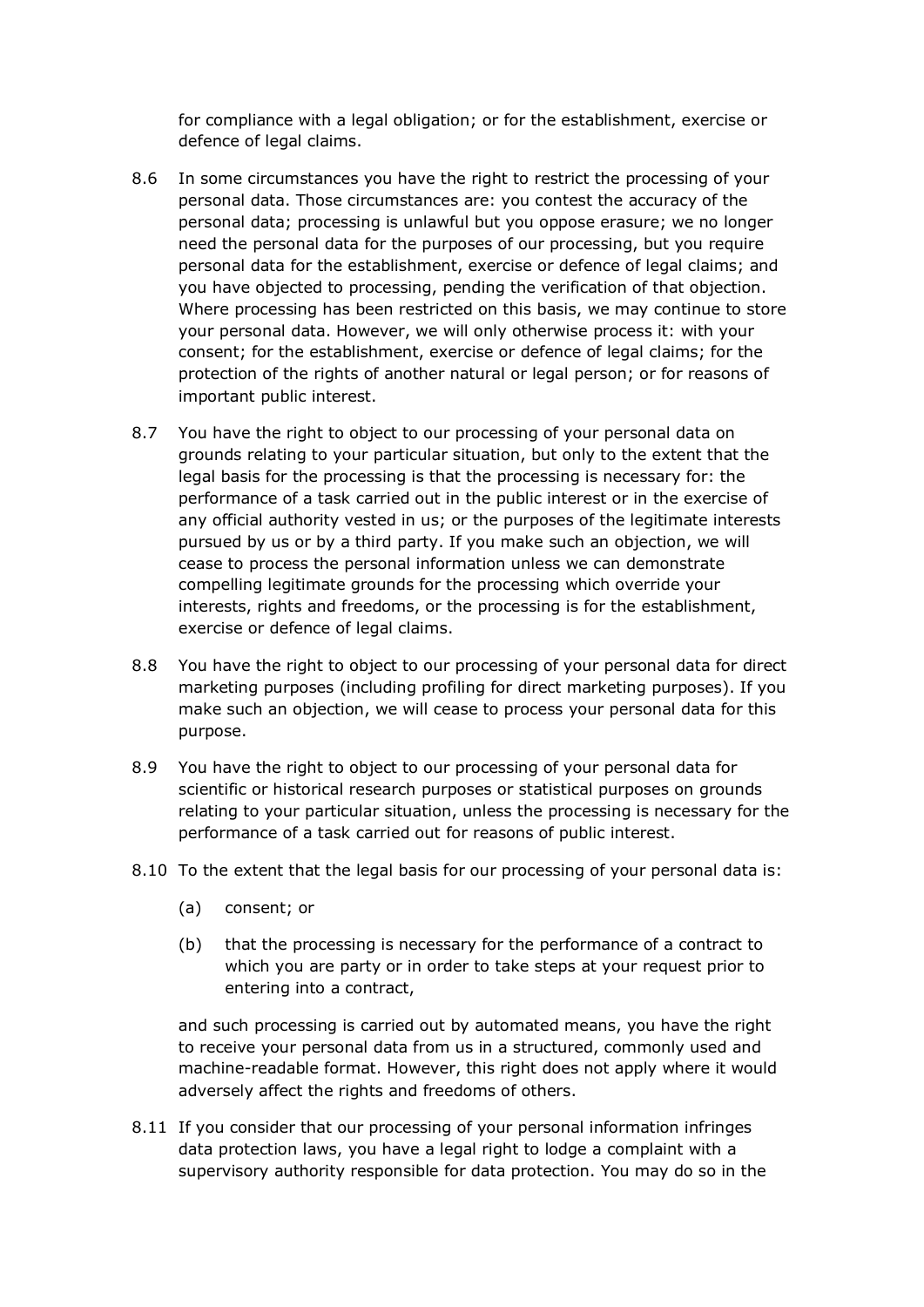EU member state of your habitual residence, your place of work or the place of the alleged infringement.

- 8.12 To the extent that the legal basis for our processing of your personal information is consent, you have the right to withdraw that consent at any time. Withdrawal will not affect the lawfulness of processing before the withdrawal.
- 8.13 You may exercise any of your rights in relation to your personal data by written notice to us OR by contacting us via privacy@boardofinnovation.com in addition to the other methods specified in this Section 8].

## **9. About cookies**

- 9.1 A cookie is a file containing an identifier (a string of letters and numbers) that is sent by a web server to a web browser and is stored by the browser. The identifier is then sent back to the server each time the browser requests a page from the server.
- 9.2 Cookies may be either "persistent" cookies or "session" cookies: a persistent cookie will be stored by a web browser and will remain valid until its set expiry date, unless deleted by the user before the expiry date; a session cookie, on the other hand, will expire at the end of the user session, when the web browser is closed.
- 9.3 Cookies do not typically contain any information that personally identifies a user, but personal information that we store about you may be linked to the information stored in and obtained from cookies.

# **10. Cookies that we use**

- 10.1 We use cookies for the following purposes:
	- (a) authentication we use cookies to identify you when you visit our website and as you navigate our website.
	- (b) analysis we use cookies to help us to analyse the use and performance of our website and services
	- (c) cookie consent we use cookies to store your preferences in relation to the use of cookies more generally.

#### **11. Cookies used by our service providers**

- 11.1 Our service providers use cookies and those cookies maybe stored on your computer when you visit our website.
- 11.2 We use Google Analytics to analyse the use of our website. Google Analytics gathers information about website use by means of cookies. The information gathered relating to our website is used to create reports about the use of our website. Google's privacy policy is available at: https://www.google.com/policies/privacy/.